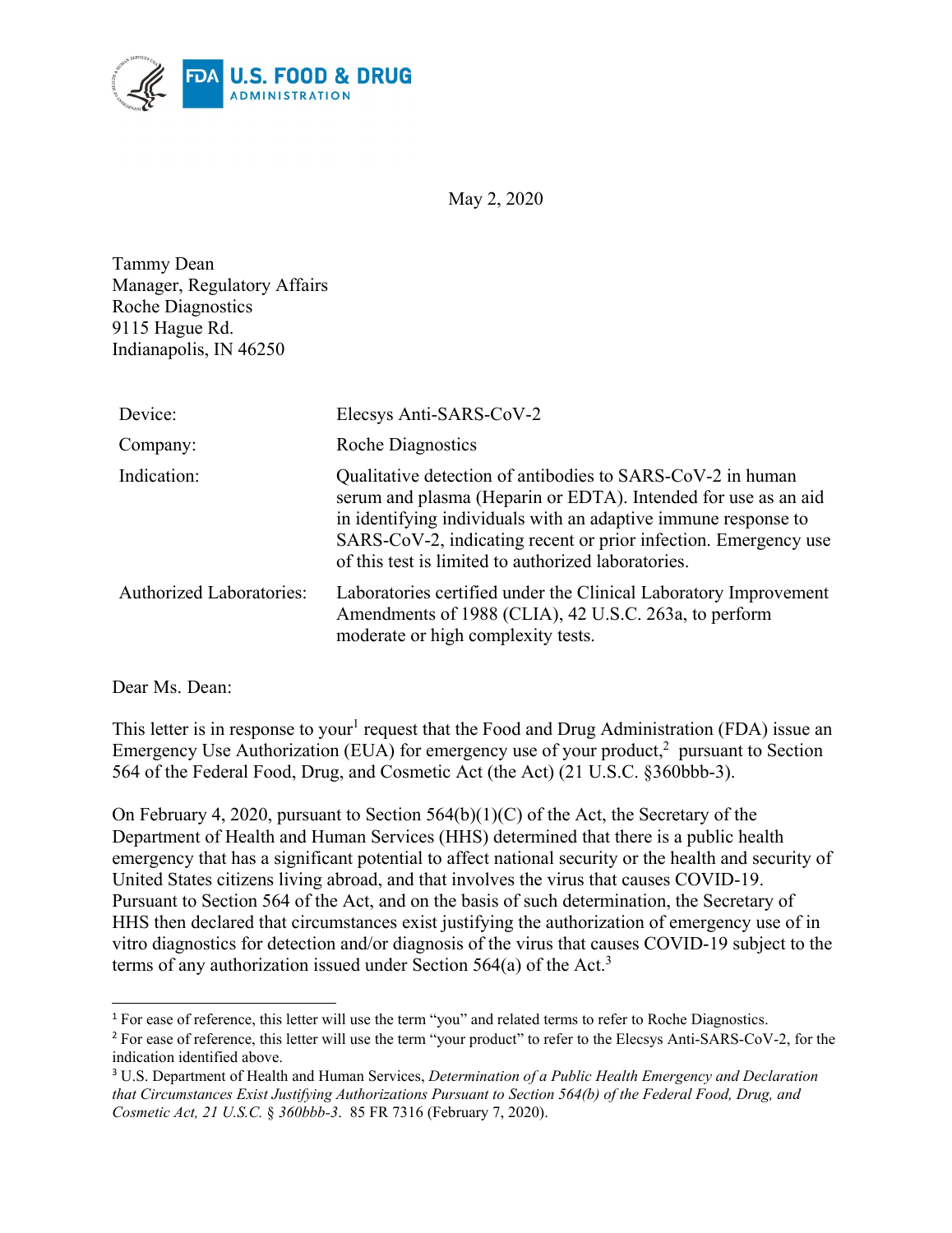Having concluded that the criteria for issuance of this authorization under Section 564(c) of the Act are met, I am authorizing the emergency use of your product, described in the Scope of Authorization of this letter (Section II), subject to the terms of this authorization.

## **I. Criteria for Issuance of Authorization**

I have concluded that the emergency use of your product meets the criteria for issuance of an authorization under Section 564(c) of the Act, because I have concluded that:

- 1. The SARS-CoV-2 can cause a serious or life-threatening disease or condition, including severe respiratory illness, to humans infected by this virus;
- 2. Based on the totality of scientific evidence available to FDA, it is reasonable to believe that your product may be effective in diagnosing recent or prior infection with SARS-CoV-2 by identifying individuals with an adaptive immune response to the virus that causes COVID-19, and that the known and potential benefits of your product when used for diagnosing recent or prior infection with SARS-CoV-2 by identifying individuals with an adaptive immune response to the virus that causes COVID-19, outweigh the known and potential risks of your product; and,
- 3. There is no adequate, approved, and available alternative to the emergency use of your product. [4](#page-1-0)

# **II. Scope of Authorization**

I have concluded, pursuant to Section 564(d)(1) of the Act, that the scope of this authorization is limited to the indication above.

# **Authorized Product Details**

Your product is a qualitative test for the detection of antibodies against SARS-CoV-2 in human serum or plasma (Heparin or EDTA). The product is intended for use as an aid in identifying individuals with an adaptive immune response to SARS-CoV-2, indicating recent or prior infection

The test is performed using the Elecsys Anti-SARS-CoV-2 on the cobas e 411, cobas e 601, cobas e 602, or cobas e 801 analyzers. Anti-SARS-CoV-2 specific antibodies are captured to the streptavidin coated solid phase microparticles with biotinylated SARS-CoV-2 specific antigen; the ruthenylated antigen mediates detection of the complex via electrochemiluminescence. The double-antigen sandwich complex is magnetically captured onto an electrode and the bound complex is washed. Application of voltage to the electrode induces chemiluminescence which is measured by a photomultiplier tube. Results are determined via a 2-point calibration and a cutoff formula. The Elecsys Anti-SARS-CoV-2 includes the following materials or other authorized materials: Streptavidin-coated microparticles (M), SARS-CoV-2-Ag~biotin (R1), SARS-CoV-2

<span id="page-1-0"></span> $\overline{a}$ <sup>4</sup> No other criteria of issuance have been prescribed by regulation under Section  $564(c)(4)$  of the Act.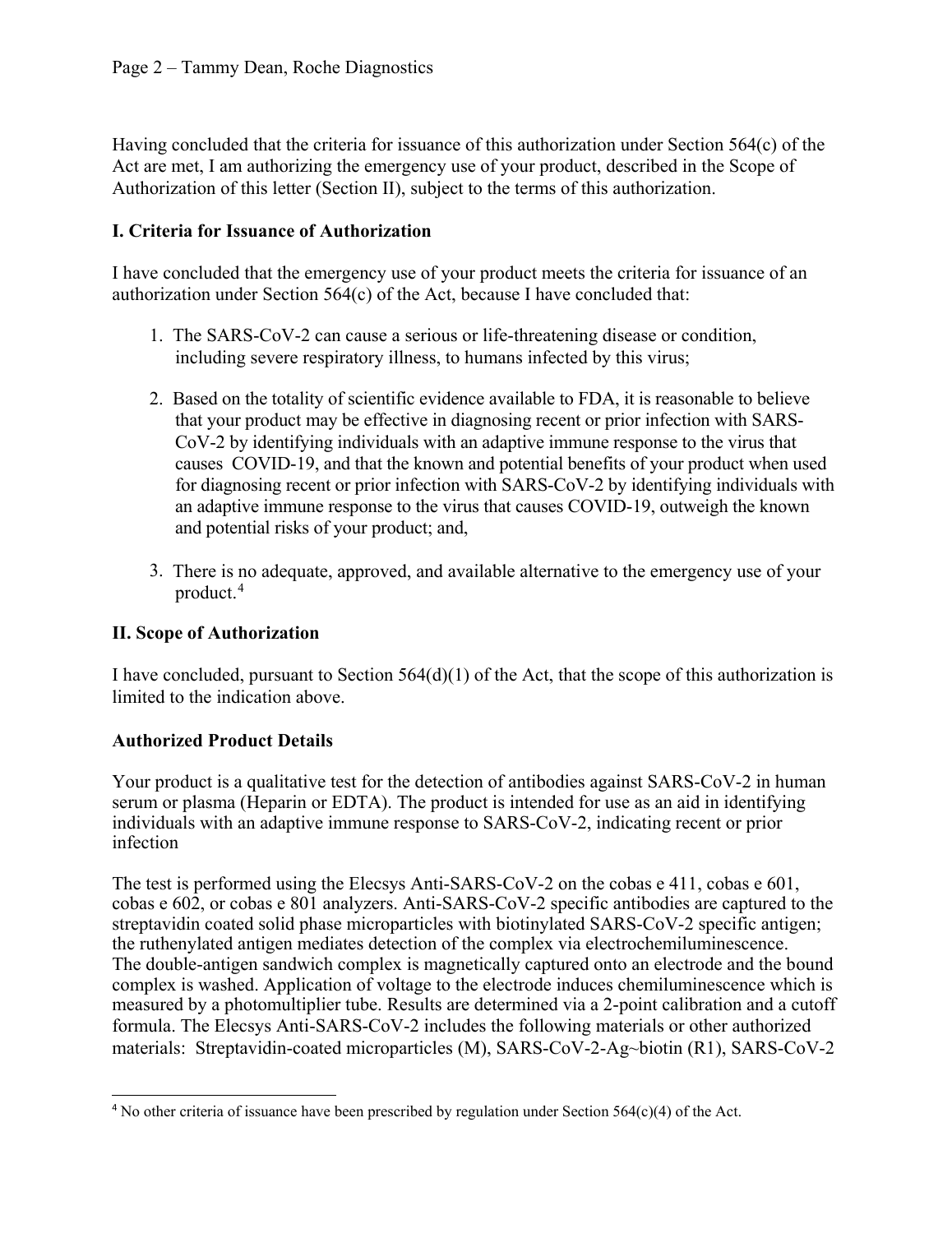### Page 3 – Tammy Dean, Roche Diagnostics

 $Ag-Ru(bpy)<sup>2+</sup><sub>3</sub> (R2)$ , Negative calibrator 1 (ACOV2 Cal1), and Positive calibrator 2 (ACOV Cal2).

For quality control, you recommend use of external positive and negative controls, or other authorized controls, to be run as outlined in the Instructions for Use, described below. Your product also requires the use of additional authorized materials and authorized ancillary reagents that are not included with your product and are described in the Instructions for Use.

The above described product, is authorized to be accompanied with labeling entitled "Elecsys Anti-SARS-CoV-2" (available at [https://www.fda.gov/medical-devices/emergency-situations](https://www.fda.gov/medical-devices/emergency-situations-medical-devices/emergency-use-authorizations)[medical-devices/emergency-use-authorizations\)](https://www.fda.gov/medical-devices/emergency-situations-medical-devices/emergency-use-authorizations), and the following product-specific information pertaining to the emergency use, which is required to be made available to healthcare providers and patients:

- Fact Sheet for Healthcare Providers: Elecsys Anti-SARS-CoV-2
- · Fact Sheet for Recipients: Elecsys Anti-SARS-CoV-2

The above described product, when accompanied by the instructions for use (identified above) and the two Fact Sheets (referenced to as "authorized labeling") is authorized to be distributed to and used by authorized laboratories under this EUA, despite the fact that it does not meet certain requirements otherwise required by applicable federal law.

I have concluded, pursuant to Section  $564(d)(2)$  of the Act, that it is reasonable to believe that the known and potential benefits of your authorized product, when used to diagnose recent or prior infection with SARS-CoV-2 by identifying individuals with an adaptive immune response to the virus and used consistently with the Scope of Authorization of this letter (Section II), outweigh the known and potential risks of your product.

I have concluded, pursuant to Section 564(d)(3) of the Act, based on the totality of scientific evidence available to FDA, that it is reasonable to believe that your product may be effective for the indication above, when used consistently with the Scope of Authorization of this letter (Section II), pursuant to Section  $564(c)(2)(A)$  of the Act.

FDA has reviewed the scientific information available to FDA, including the information supporting the conclusions described in Section I above, and concludes that your product (as described in the Scope of Authorization of this letter (Section II)) meets the criteria set forth in Section 564(c) of the Act concerning safety and potential effectiveness.

The emergency use of your product under this EUA must be consistent with, and may not exceed, the terms of this letter, including the Scope of Authorization (Section II) and the Conditions of Authorization (Section IV). Subject to the terms of this EUA and under the circumstances set forth in the Secretary of HHS's determination under Section  $564(b)(1)(C)$ described above and the Secretary of HHS's corresponding declaration under Section 564(b)(1), your product is authorized for the indication above.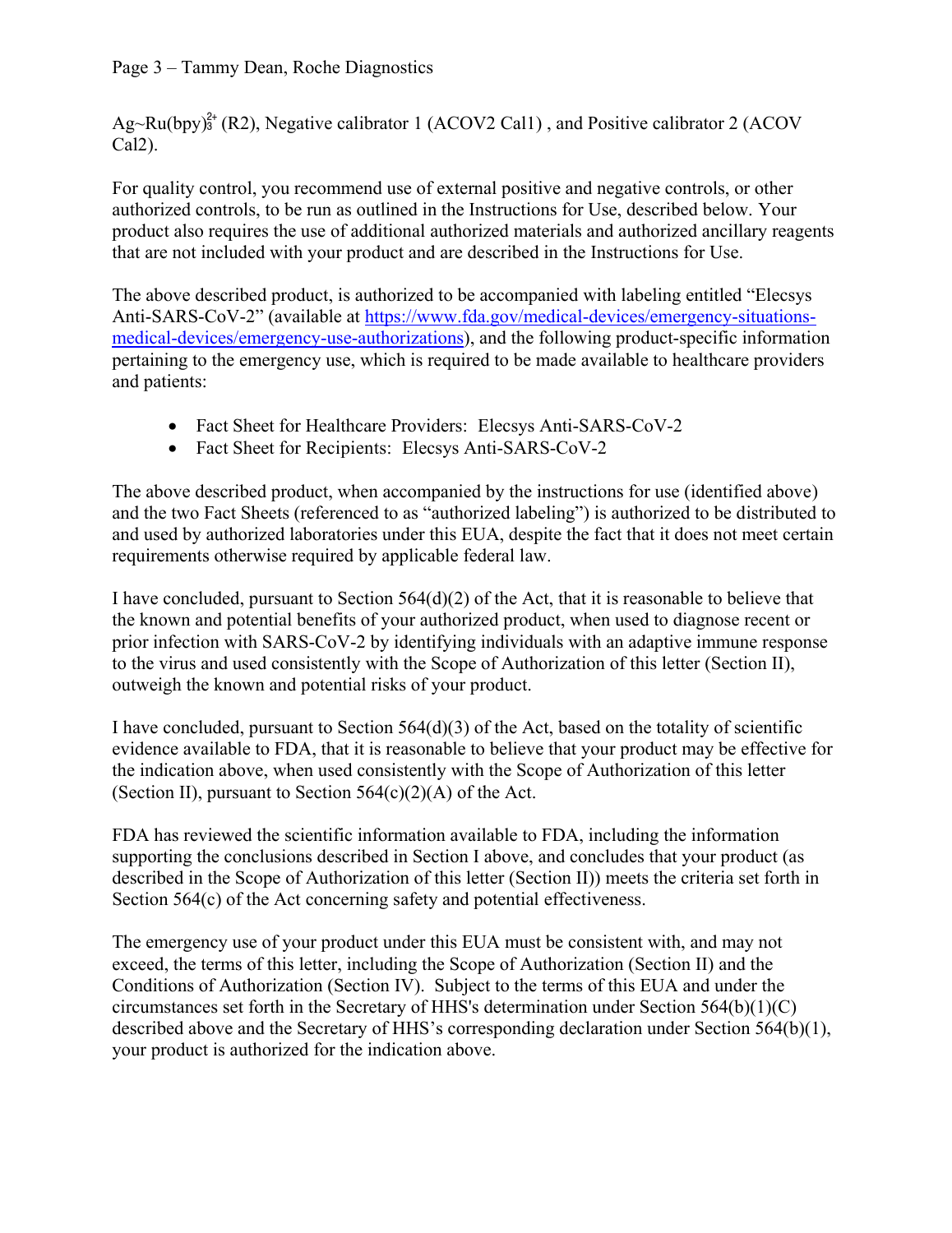#### Page 4 – Tammy Dean, Roche Diagnostics

### **III. Waiver of Certain Requirements**

I am waiving the following requirements for your product during the duration of this EUA:

• Current good manufacturing practice requirements, including the quality system requirements under 21 CFR Part 820 with respect to the design, manufacture, packaging, labeling, storage, and distribution of your product.

#### **IV. Conditions of Authorization**

Pursuant to Section  $564(e)$  of the Act, I am establishing the following conditions on this authorization:

#### **Roche Diagnostics (You) and Authorized Distributor(s)[5](#page-3-0)**

- A. Your product must comply with the following labeling requirements under FDA regulations: the intended use statement  $(21 \text{ CFR } 809.10(a)(2)$ ,  $(b)(2)$ ); adequate directions for use (21 U.S.C. 352(f)), (21 CFR 809.10(b)(5), (7), and (8)); any appropriate limitations on the use of the device including information required under 21 CFR  $809.10(a)(4)$ ; and any available information regarding performance of the device, including requirements under 21 CFR 809.10(b)(12).
- B. You and authorized distributor(s) will make your product available with the authorized labeling to authorized laboratories. You may request changes to the authorized labeling. Such requests will be made in consultation with, and require concurrence of, DMD/OHT7-OIR/OPEQ/CDRH.
- C. You and authorized distributor(s) will make available on your website(s) the Fact Sheet for Healthcare Providers and the Fact Sheet for Patients.
- D. You and authorized distributor(s) will inform authorized laboratories and relevant public health authorities of this EUA, including the terms and conditions herein, and any updates made to your product, authorized labeling and authorized Fact Sheets.
- E. Through a process of inventory control, you and authorized distributor(s) will maintain records of the authorized laboratories to which they distribute the test and number of tests they distribute.
- F. You and authorized distributor(s) will collect information on the performance of your product. You will report to FDA any suspected occurrence of false positive and false negative results and significant deviations from the established performance characteristics of the product of which you become aware.
- G. You and authorized distributor(s) are authorized to make available additional

<span id="page-3-0"></span> 5 "Authorized Distributor(s)" are identified by you, Roche Diagnostics, in your EUA submission as an entity allowed to distribute your device.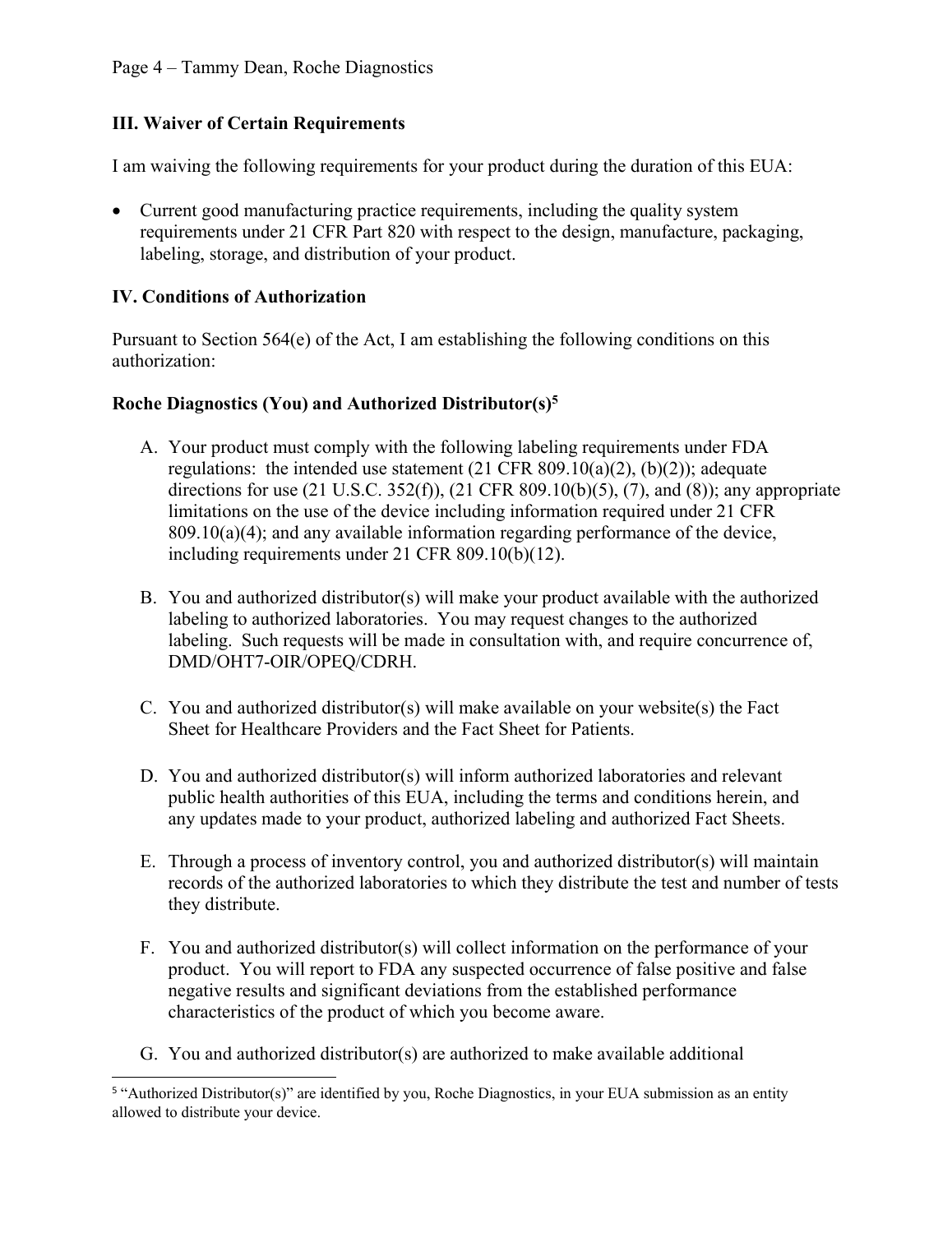information relating to the emergency use of your product that is consistent with, and does not exceed, the terms of this letter of authorization.

## **Roche Diagnostics (You)**

- H. You will notify FDA of any authorized distributor(s) of your product, including the name, address, and phone number of any authorized distributor(s).
- I. You will provide its authorized distributor(s) with a copy of this EUA and communicate to authorized distributor(s) any subsequent amendments that might be made to this EUA and its authorized accompanying materials (e.g., Fact Sheets).
- J. You may request to make available additional authorized labeling and fact sheets specific to an authorized distributor. Such additional labeling and fact sheets may use another name for the product, but otherwise must be consistent with the authorized labeling, and not exceed the terms of authorization of this letter. Such requests will be made in consultation with, and require concurrence of, DMD/OHT7-OIR/OPEQ/CDRH.
- K. You may request changes to the Scope of Authorization (Section II in this letter) of your product. Such requests will be made in consultation with DMD/OHT7- OIR/OPEQ/CDRH, and require concurrence of, Office of Counterterrorism and Emerging Threats (OCET)/Office of the Chief Scientist (OCS)/Office of the Commissioner (OC) and DMD/OHT7-OIR/OPEQ/CDRH.
- L. You may request the addition of other instruments and associated software for use with your product. Such requests will be made in consultation with, and require concurrence of, DMD/OHT7-OIR/OPEQ/CDRH.
- M. You may request the addition of other ancillary methods for use with your product. Such requests will be made in consultation with, and require concurrence of, DMD/OHT7- OIR/OPEQ/CDRH.
- N. You may request the addition of other specimen types for use with your product. Such requests will be made in consultation with, and require concurrence of, DMD/OHT7- OIR/OPEQ/CDRH.
- O. You may request the addition and/or substitution of control materials for use with your product. Such requests will be made in consultation with, and require concurrence of, DMD/OHT7-OIR/OPEQ/CDRH.
- P. You may request substitution for or changes to the authorized materials used in the detection process of human antibodies against SARS-CoV-2. Such requests will be made in consultation with, and require concurrence of, DMD/OHT7-OIR/OPEQ/CDRH.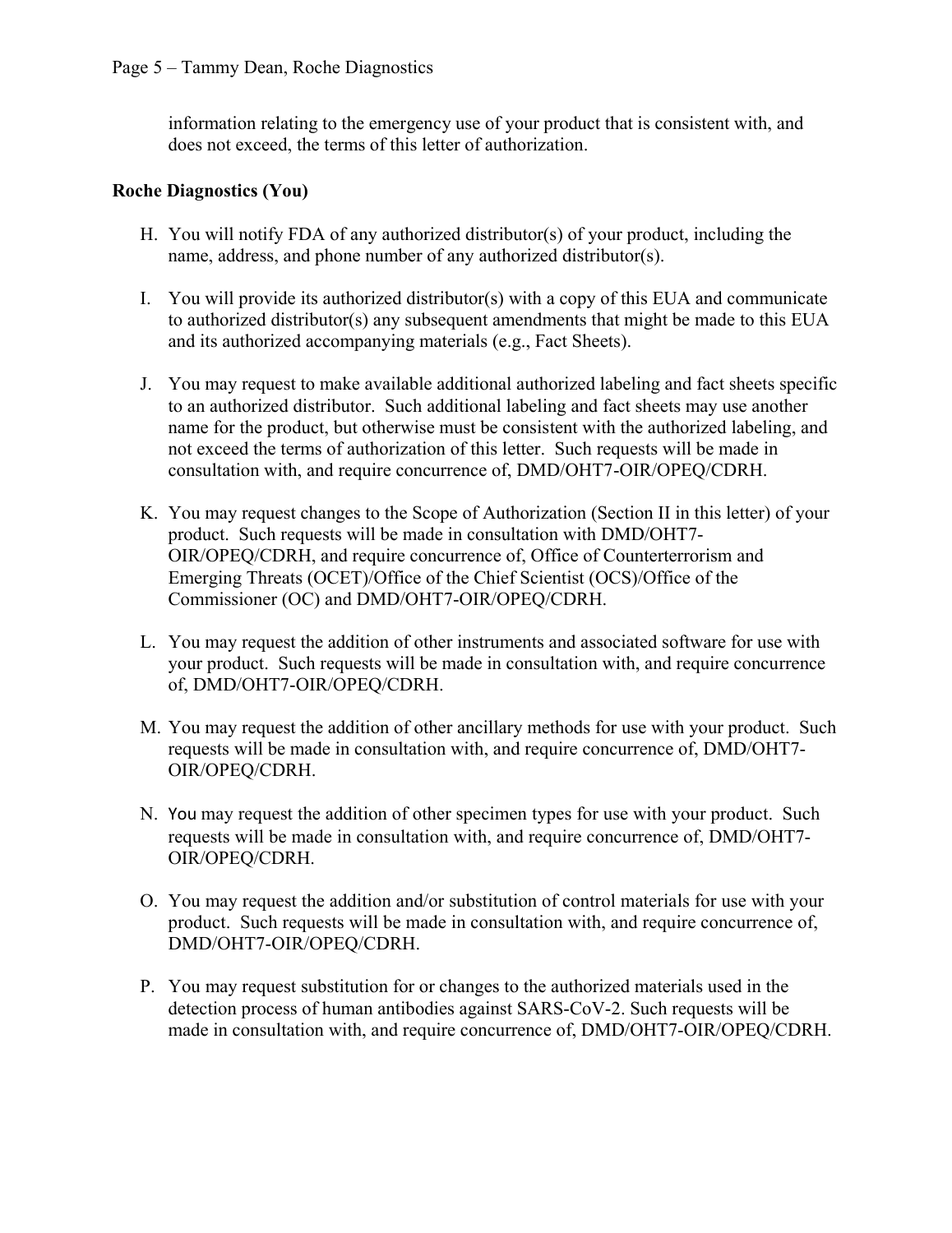- Q. You will evaluate the performance and assess traceability<sup>[6](#page-5-0)</sup> of your product with any FDA-recommended reference material(s) or established panel(s) of characterized clinical specimens. After submission to FDA and DMD/OHT7-OIR/OPEQ/CDRH's review of and concurrence with the data, you will update your labeling to reflect the additional testing. Such labeling updates will be made in consultation with, and require concurrence of, DMD/OHT7-OIR/OPEQ/CDRH.
- R. You will track adverse events, including any occurrence of false results and report to FDA under 21 CFR Part 803.
- S. You will make available a SARS-CoV-2 antibody Positive Control and a Negative Control with reactivity levels sufficient to serve as proper control for the performance of your product. After submission to FDA and DMD/OHT7-OIR/OPEQ/CDRH's review of and concurrence, you will update your labeling to include the External Controls by 07/03/2020.
- T. You will complete the agreed upon real-time stability study for your product. After submission to FDA and DMD/OHT7-OIR/OPEQ/CDRH's review of and concurrence with the data, you will update your product labeling to reflect the additional testing. Such labeling updates will be made in consultation with, and require concurrence of, DMD/OHT7- OIR/OPEQ/CDRH.

# **Authorized Laboratories**

- U. Authorized laboratories using your product will include with test result reports, all authorized Fact Sheets. Under exigent circumstances, other appropriate methods for disseminating these Fact Sheets may be used, which may include mass media.
- V. Authorized laboratories will use your product as outlined in the Instructions for Use. Deviations from the authorized procedures, including the authorized instruments, authorized clinical specimen types, authorized control materials, authorized other ancillary reagents and authorized materials required to use your product are not permitted.
- W. Authorized laboratories that receive your product will notify the relevant public health authorities of their intent to run your product prior to initiating testing.
- X. Authorized laboratories using your product will have a process in place for reporting test results to healthcare providers and relevant public health authorities, as appropriate.
- Y. Authorized laboratories will collect information on the performance of your product and report to DMD/OHT7-OIR/OPEQ/CDRH (via email: [CDRH-EUA-](mailto:CDRH-EUA-Reporting@fda.hhs.gov)[Reporting@fda.hhs.gov](mailto:CDRH-EUA-Reporting@fda.hhs.gov)) and you ([www.diagnostics.roche.com](http://www.diagnostics.roche.com/)) any suspected occurrence of false positive or false negative results and significant deviations from the established performance characteristics of your product of which they become aware.

<span id="page-5-0"></span> $\overline{a}$ <sup>6</sup> Traceability refers to tracing analytical sensitivity/reactivity back to an FDA-recommended reference material.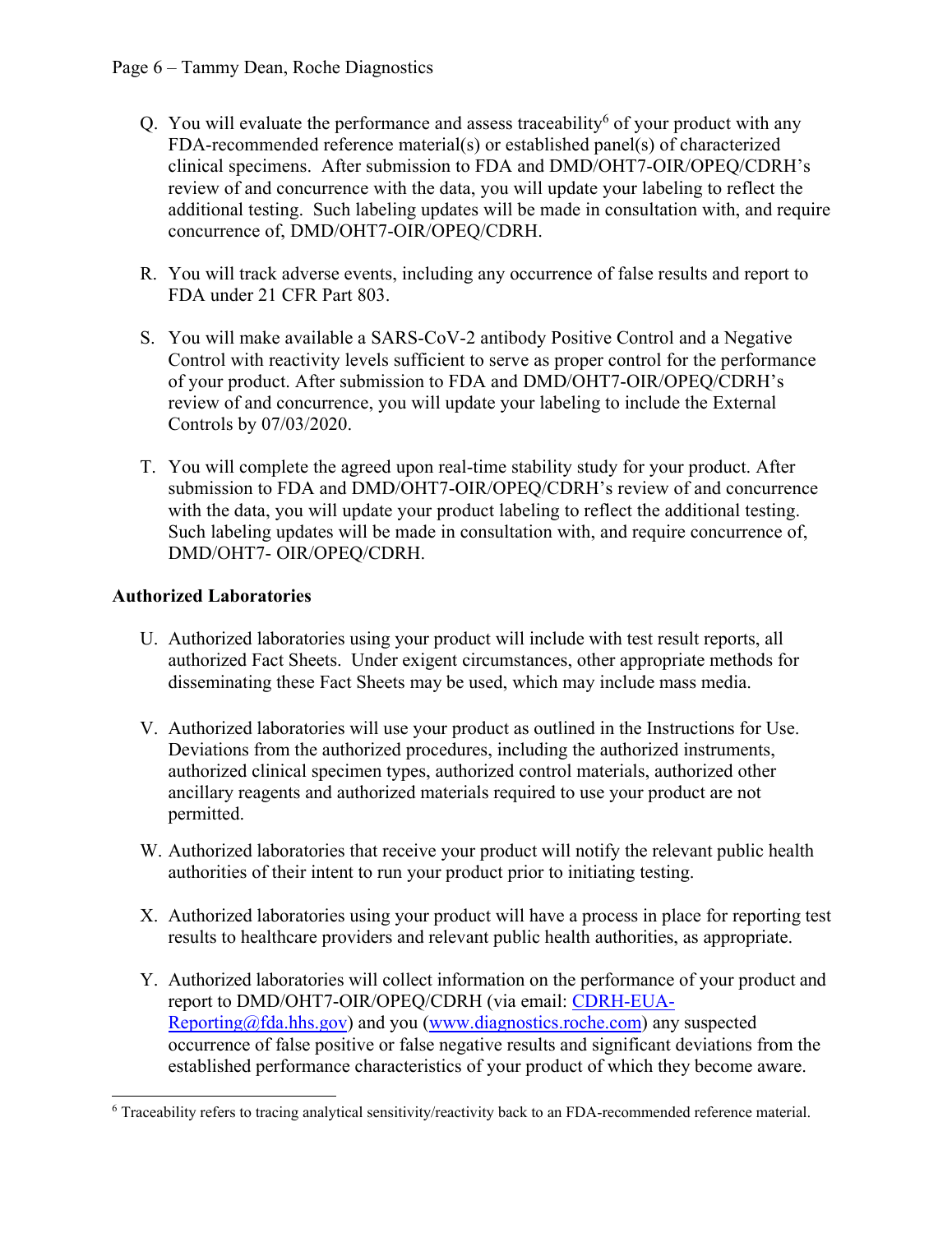Z. All laboratory personnel using your product must be appropriately trained in automated immunoassay techniques and use appropriate laboratory and personal protective equipment when handling this kit, and use your product in accordance with the authorized labeling. All laboratory personnel using the assay must also be trained in and be familiar with the interpretation of results of the product.

### **Roche Diagnostics (You), Authorized Distributors and Authorized Laboratories**

AA. You, authorized distributors, and authorized laboratories using your product will ensure that any records associated with this EUA are maintained until otherwise notified by FDA. Such records will be made available to FDA for inspection upon request.

## **Conditions Related to Printed Materials, Advertising and Promotion**

- BB. All descriptive printed matter, including advertising and promotional materials relating to the use of your product shall be consistent with the Fact Sheets and authorized labeling, as well as the terms set forth in this EUA and the applicable requirements set forth in the Act and FDA regulations.
- CC. No descriptive printed matter, including advertising or promotional materials relating to the use of your product may represent or suggest that this test is safe or effective for the detection of SARS-CoV-2.
- DD. All descriptive printed matter, including advertising and promotional material relating to the use of your product shall clearly and conspicuously state that:
	- This test has not been FDA cleared or approved;
	- This test has been authorized by FDA under an EUA for use by authorized laboratories;
	- This test has been authorized only for detecting the presence of antibodies against SARS-CoV-2, not for any other viruses or pathogens; and,
	- This test is only authorized for the duration of the declaration that circumstances exist justifying the authorization of emergency use of in vitro diagnostics for detection and/or diagnosis of COVID-19 under Section 564(b)(1) of the Act, 21 U.S.C. § 360bbb-3(b)(1), unless the authorization is terminated or revoked sooner.

The emergency use of your product as described in this letter of authorization must comply with the conditions and all other terms of this authorization.

### **V. Duration of Authorization**